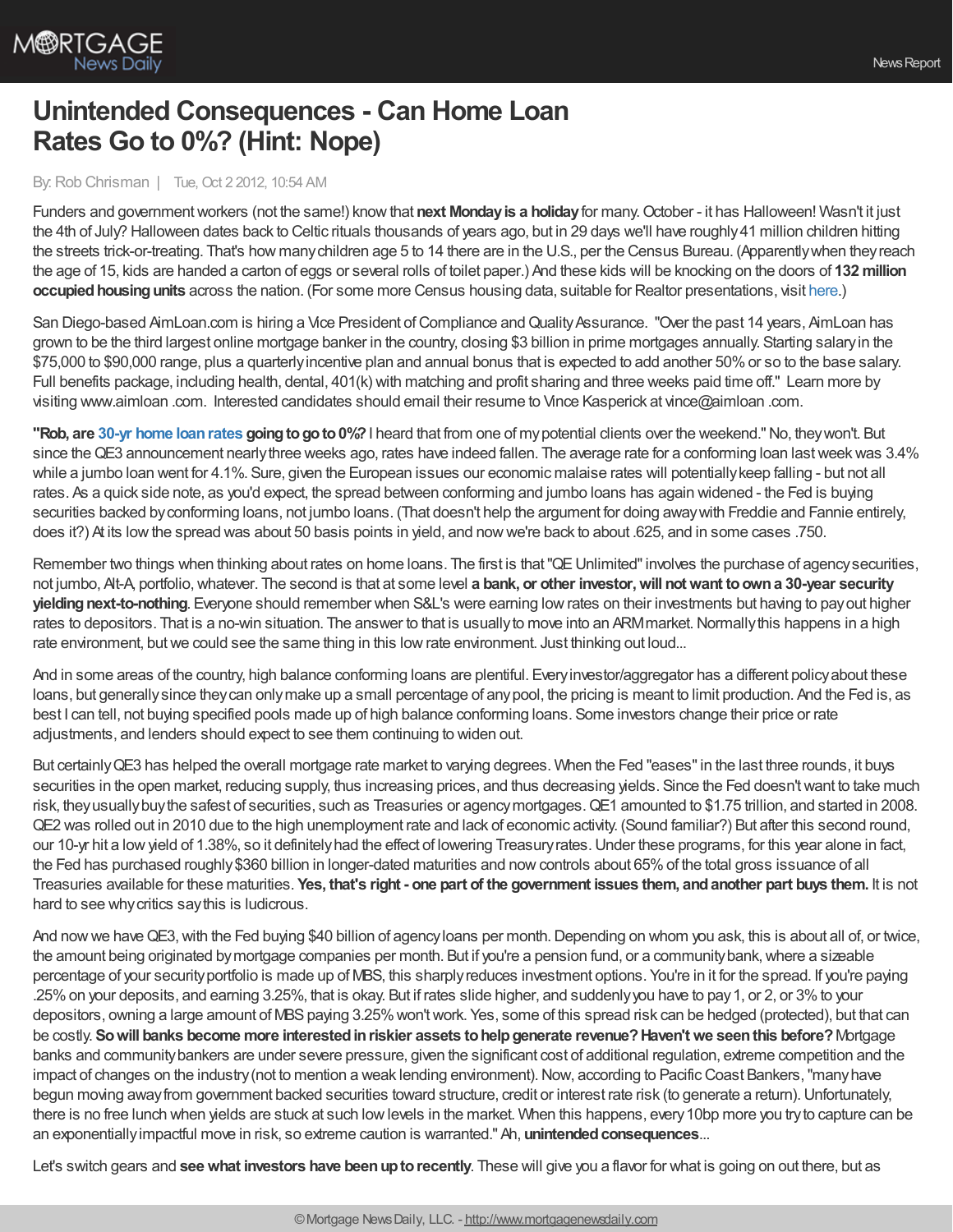

## always it is best to read the actual bulletin.

**Citibank** has updated both the PDF and Excel versions of its rate sheets, which will require all clients to update any pricing models that are directlylinked electronically.

**Flagstar** clients who opt to submit refinances using the Check and Close underwriting channel are nowrequired to include the appraisal with the underwriting submission. If the loan has a PIW offering on the AUS findings, it's not necessary to include the appraisal; however, all other refinances loans submitted through Check and Close without an appraisal will be held in Submission Reviewuntil the appraisal has been received.

US Bank is making changes to its appraisal fees, switching from the current tiered pricing structure to a Set Fee for property values less than \$1,000,000 and a Quote Fee for those valued at more than \$1,000,000. The new fees will apply to all appraisals ordered after October 7th, and the online Appraisal Ordering System will be reconfigured accordingly.

Due to the FHFA's decision to increase g-fees, US Bank is lewing extension fees on all fixed and adjustable rate Freddie Mac and Fannie Mae products. All 20- 30-, and 35-year loans requiring extensions thatwere locked before September 12th and that do not close and fund before October 12th will be subject to the current extension fee plus 50bps, while all such 10- and 15-year loans will be subject to the current fee plus 20 bps. Loans that fail to close and fund bythe deadline will incur deficiencyfees as well if the seller doesn't clear any funding deficiencies within seven calendar days of being notified.

**Fifth Third** reminds clients that the LTV/CLTV for FHA Streamline refinances without appraisals is not based on the original appraisal value but the original property value as determined by the refinance authorization when the case number assignment was obtained.

As per the FHFA's g-free increase announcement, all 20- and 30-year loans locked with **AffiliatedMortgage** prior to September 4th, extended on or after September 12th, and granted a newlock expiration date on or afterOctober 5, 2012 will be charged 50 bps in addition to the current extension fees. Corresponding 10- and 15-year loans will be charged an extra 30 bps. Loans thatwere locked before September 4th and put on "hold funding" status on or after October 10, 2012 will also be subject to the additional charges of 50 bps (20and 30-year products) and 30 bps (10- and 15-year products). The normal AMC lock extension schedule applies to all new locks dated September 4th and thereafter.

**United Guaranty** no longer requires a borrower-signed Third-Party Authorization form (Form 1003) from new servicers making HARP loan requests to determine whether reps and warrants are waived on original loans. Third-PartyAuthorization forms should instead be included for specific loans after a waiver decision has been made. UGhas also standardized its Annual Renewal Premium calculations for HARP modifications, which goes into effect for all HARP-modified loans on the new closing date.

In light of the g-fee increases, **SunTrust** is encouraging brokers to gather all the conditions necessaryto close their loans as quicklyas possible so that they're able to fund before November 1st and avoid the 50 bps increase thatwill applyafter that date. That additional 50 bps will applyto all loans.

**Sure, rates aren't doing much, but that doesn't mean that the problems in Europe have gone away. As a quick, basic refresher,** remember that Europe's problems actuallyhelp to keep our rates low, but their problems also don't help the world economyto recover. And the U.S. financial markets continue to be infected by elevated systemic risks from Europe. As the FOMC has noted for over a year now -"strains in global financial markets continue to pose significant downside risks to the economic outlook". Of course, we have our own problems in the US, primarilyemanating from elevated funding rates on \$10 trillion in existing mortgage debt - but the Europeans are making it nearly impossible to counteract our problems with aggressive and appropriate monetary policy easing. Currently we have Spain, Greece and Portugal where the politicians are tackling their 2013 budgets (let's see mortgage companies doing the same thing!). But given the "taxrevenue versus pension obligation" problem, there will be no easysolutions and in turn causes nervousness - which serves to help moneyflowinto the U.S., and helps keep our rates low.

And here the news is also helping keep rates low, but is not helping our economy.Construction spending unexpectedlyfell 0.6%in August down for a second month as declines in commercial and government projects overshadowed the strongest pace of home building in three years. The drop was the biggest in more than a year, was unexpected, as forecasts were calling for a 0.4% increase. Agency (Fannie, Freddie, Ginnie) prices did well, improving by about .125, and the 10-yr. closed at 1.62%. For today, however, there is no scheduled news, and the market hasn't done much since Monday's close - the 10-yr is at 1.64% and MBS prices are up.

When they have little better to do, some folks ask, "Can Texas secede from the union?" In the meantime: